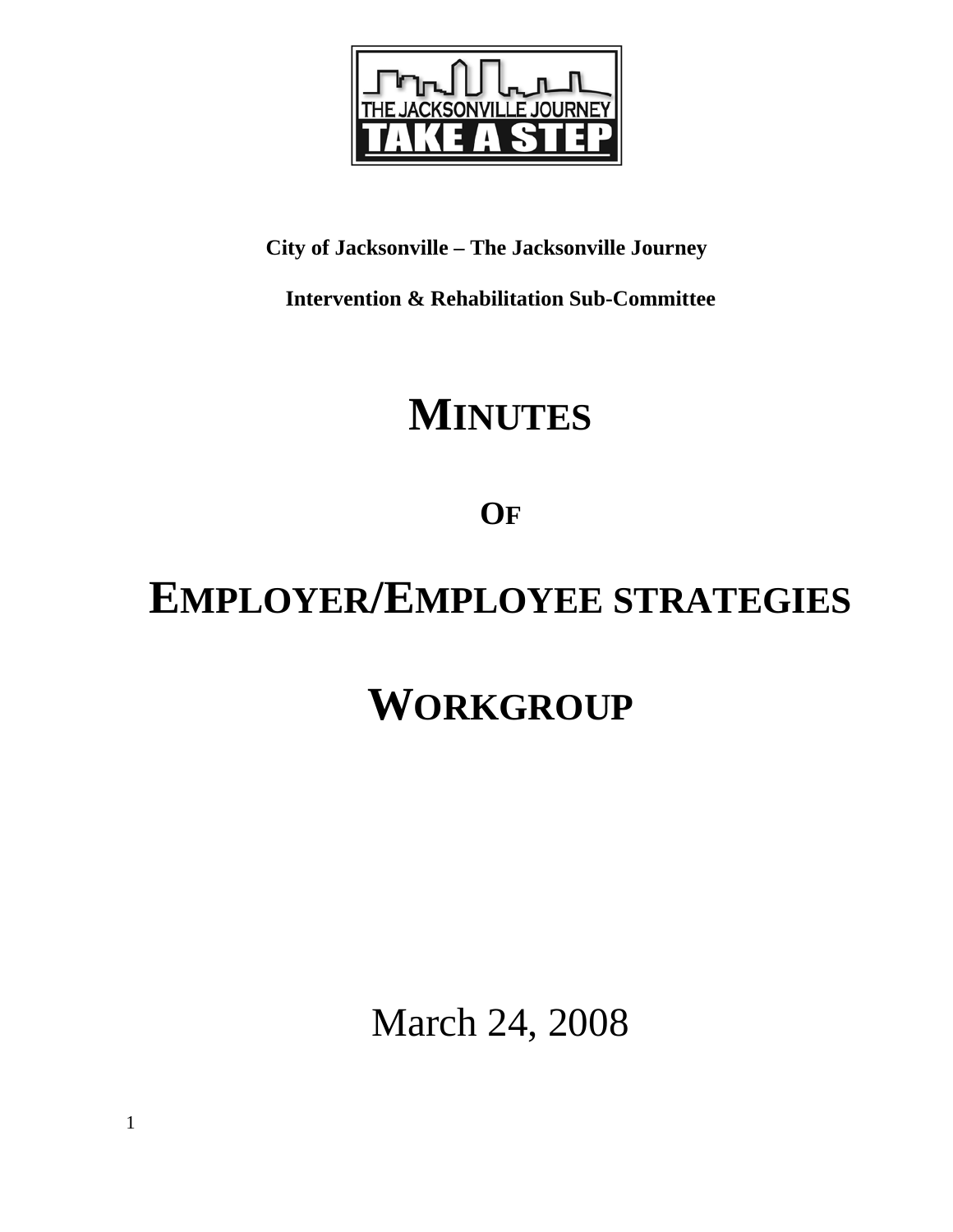## **The Jacksonville Journey – Intervention & Rehabilitation**

## **Sub-Committee**

## **Employer/Employee Strategies Workgroup**

## **March 24, 2008**

## **1:30 p.m.**

**PROCEEDINGS before the Jacksonville Journey – Intervention & Rehabilitation Sub-Committee, Employer/Employee Strategies Workgroup taken on Monday, March 24, 2008, Edward Ball Building, 8th Floor, Room 825 – 214 N. Hogan Street, Jacksonville, Duval County, Florida commencing at approximately 1:33 p.m.** 

 **Employer/Employee Strategies Workgroup** 

**Lad Daniels, Chair Bob Baldwin, Member Karen Bowling, Member Sharon Kirkland, Member Ray Reid, Member**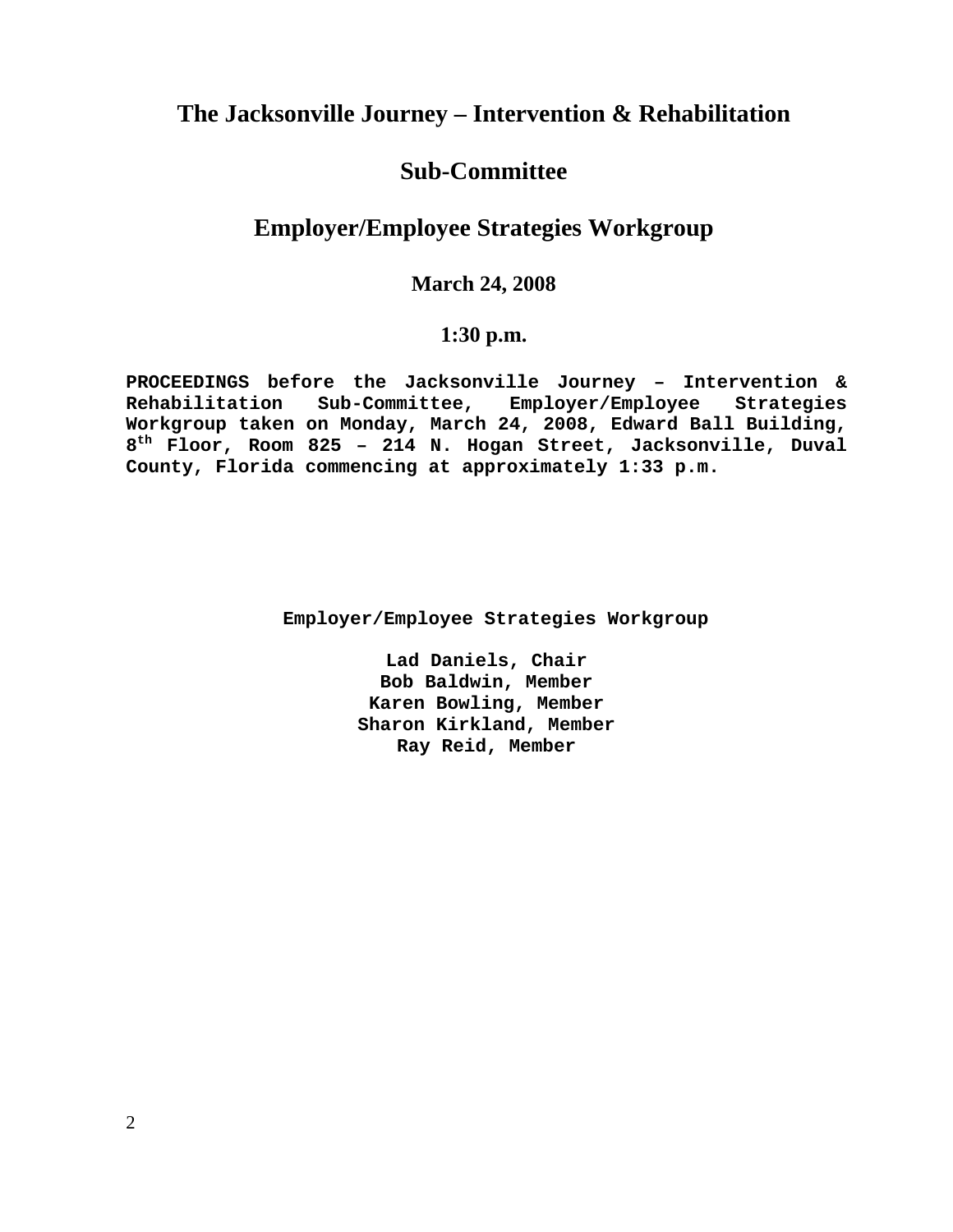## **APPEARANCES**

#### **COMMITTEE CHAIRS & MEMBERS:**

Lad Daniels, Chair Bob Baldwin, Member Karen Bowling, Member

#### **ABSENTEE MEMBERS:**

Sharon Kirkland, Member Ray Reid, Member

### **STAFF:**

Ginny Walthour

### **OTHER:**

Doug Murray, Character First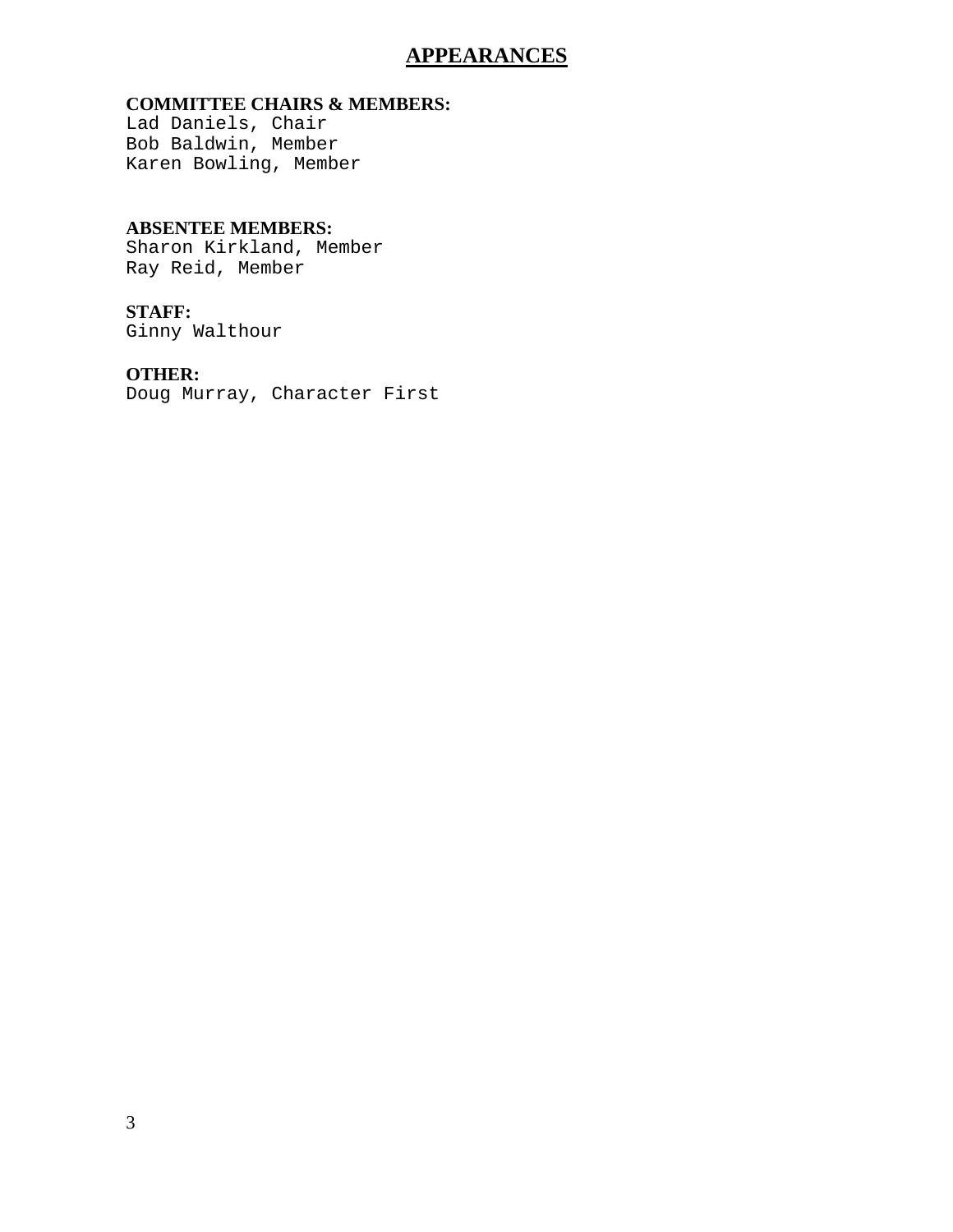#### **PROCEEDINGS**

March 24, 2008

Intervention & Rehabilitation Sub-Committee Employer/Employee Strategies Workgroup 1:30 p.m.

**Call to Order and Comments.** Chairman Daniels called the meeting to order at approximately 1:33 p.m.

#### **1. Purpose of Meeting.**

Discuss employer/employee strategy issues impacting the Mayor's crime initiative – The Jacksonville Journey.

Chairman Daniels began the meeting and reminded the committee that they needed to come up with recommendations to be made to the full Intervention Committee. This committee would still like to have some representatives from Publix, Winn-Dixie, etc come speak about the handicaps of employee laws they face or the issues they have in hiring teenagers. Bob Baldwin said he had a contact at Publix that he could arrange to come speak.

The committee then discussed possible recommendations they would like considered. They are:

- 1. Create a matrix of organizations and the programs/services they offer for re-entry. Another matrix should be developed for intervention programs/services. This matrix should include details about: location, mission, target market, capacity, deliverables, funding and success rate. It was determined that the Housing & Neighborhoods department be asked to develop these matrixes. This department could possibly get an intern from a local university in the criminology department to work on this project. A local firm might even underwrite the intern's costs. The timeline would be 90 days for them to complete.
- 2. Ask WorkSource if they have the capability to perform additional administrative duties for smaller organizations to help free up their capacity for service-oriented duties. WorkSource will be asked to perform an assessment of the re-

4